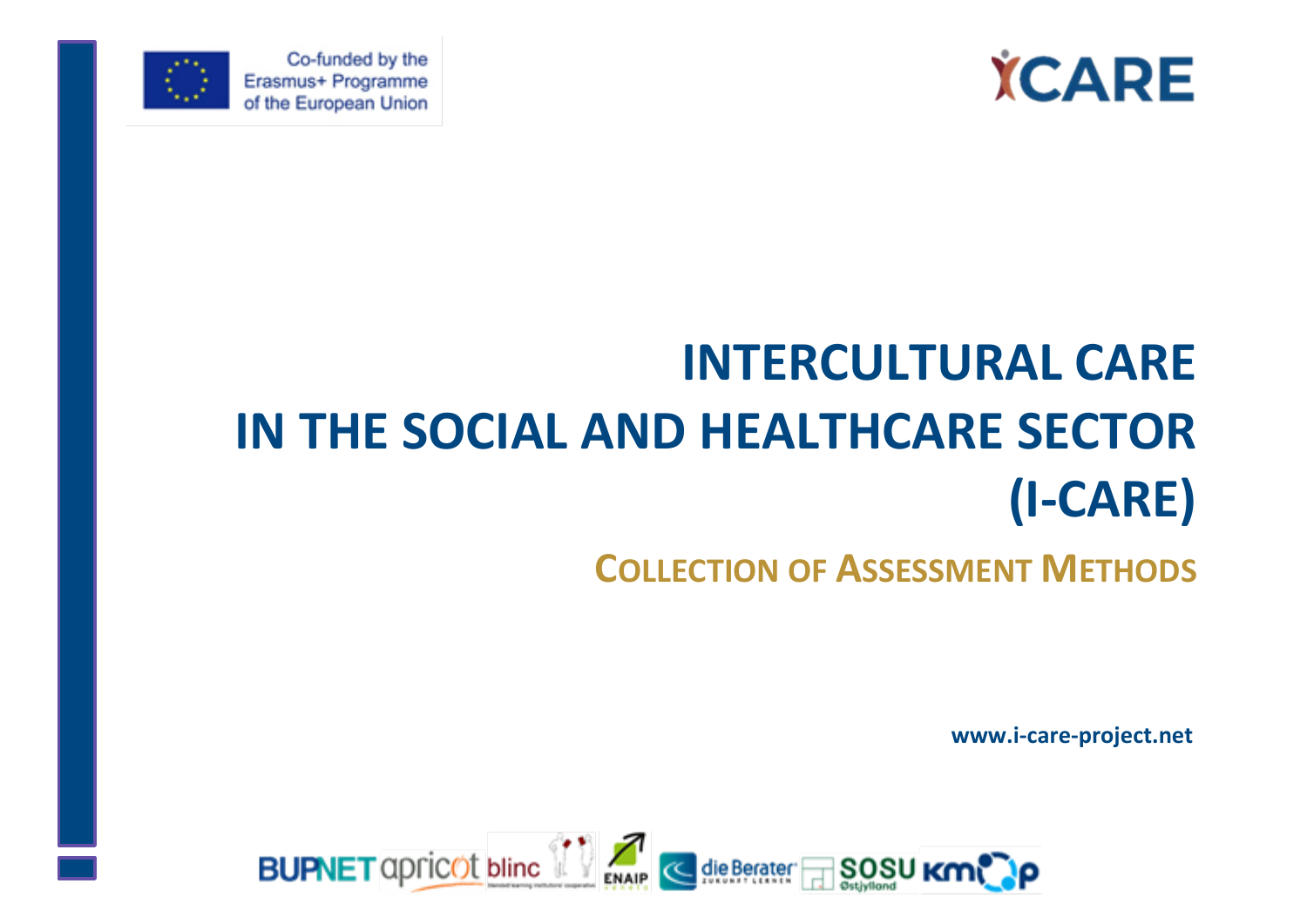



#### **Project Information**

| Project title:       | INTERCULTURAL CARE IN THE SOCIAL AND HEALTHCARE SECTOR (I-CARE)             |
|----------------------|-----------------------------------------------------------------------------|
| Project number:      | 2019-1-UK01-KA202-061433                                                    |
| Sub-programme or KA: | Key Action 2: Cooperation for innovation and the exchange of good practices |
| Authoring partner:   | <b>BUPNET and blinc</b>                                                     |
| Date of preparation: | June 2021                                                                   |



This work is licensed under the Creative Commons<br>Attribution-NonCommercial-ShareAlike 4.0 License @ 2021 by I-CARE Consortium

The European Commission support for the production of this publication does not constitute endorsement of the contents which reflects the views only of the authors, and the Commission cannot be held responsible for any use which may be made of the information contained therein.

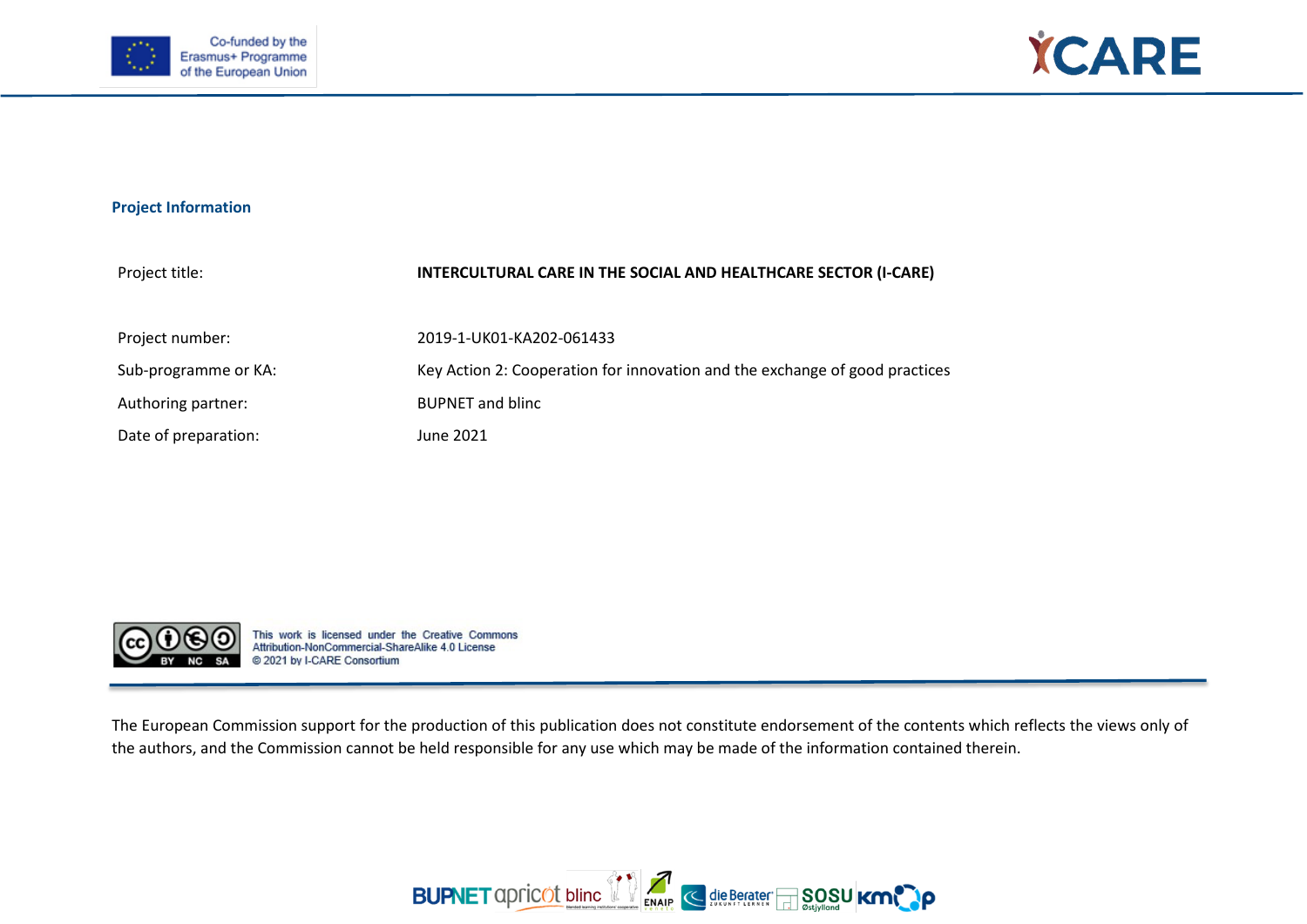



### **Contents**

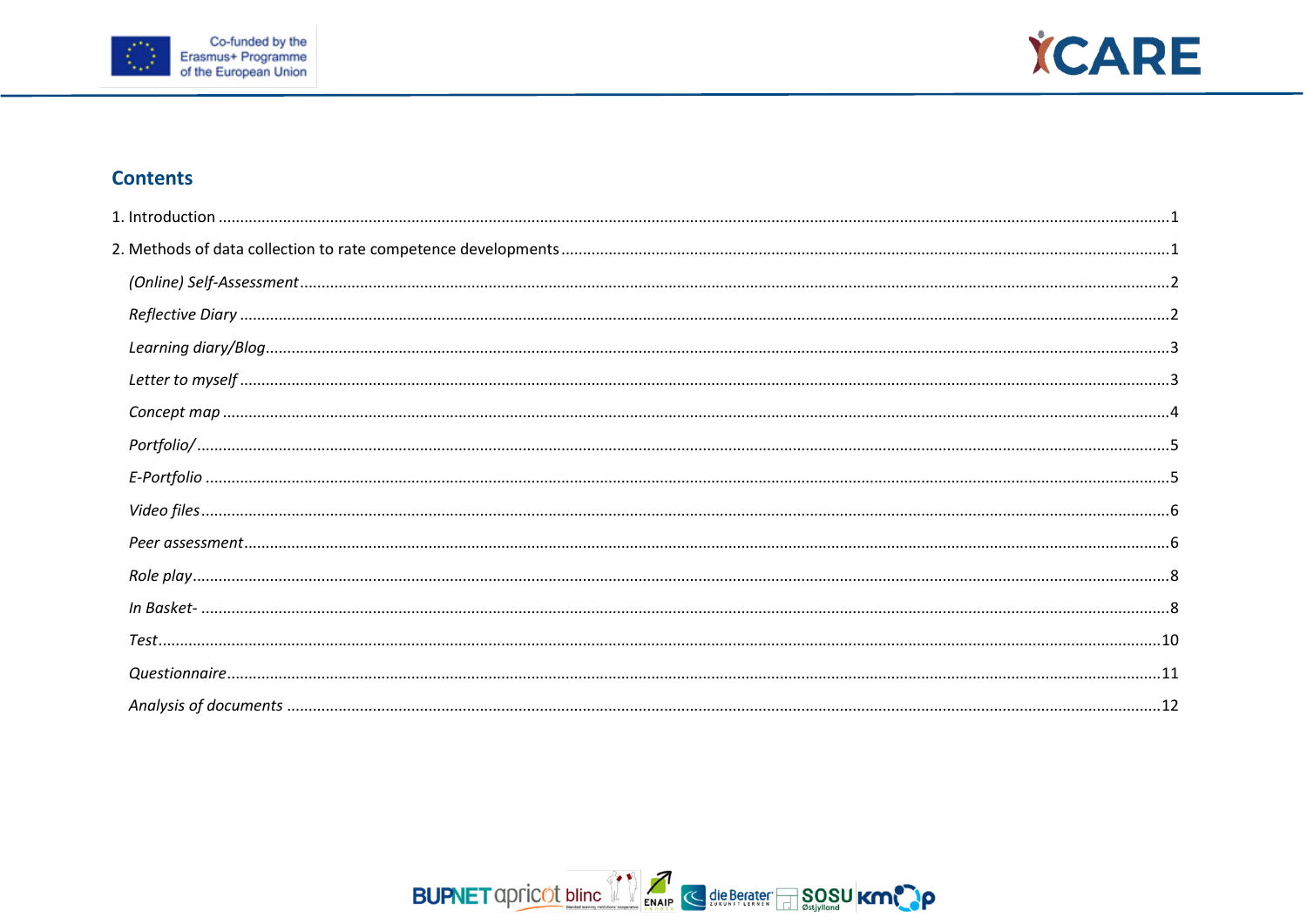



#### <span id="page-3-0"></span>**1. Introduction**

The assessment of competence of different competence levels requires a good overview of suitable assessment methods. Not every method of data collection fits into each informal and non-formal learning situation or target group.

This document presents a collection of methods that can be used for the assessment of competences acquired in informal and formal learning.

This catalogue is structured along the different categories of assessments such as self, peer or group and external assessments. Another focus is put on ITbased methods such as learning diaries (blog) or online self-reflection tools.

Every method comes with a short description and additional comments that relate to the practical application. The last column of the table indicates the category of the method – individual, collective, or external – and in how far it is analogue or IT-based.

#### <span id="page-3-1"></span>**2. Methods of data collection to rate competence developments**

In many cases it is feasible to apply a set of methods to receive more and complementing data as basis for a rating on a competence level. In the design of the assessment setting you should consider the following aspects:

- ♦ Which target group do you work with and how many learners and assessors are involved?
- Which competences are to be assessed?
- How much time and interaction with the learners is available?
- For which purpose do you assess and evidence the competence developments? This determines the depth of the assessment, e.g. is it to show learners that they have made any progress or is it to document achievements that will benefit the learner in job-applications.

On the following pages you find the descriptions of different methods and approaches for data collection to assess and rate competence developments in different contexts. The main categories are self-assessment, peer-reflection, and external assessment.

1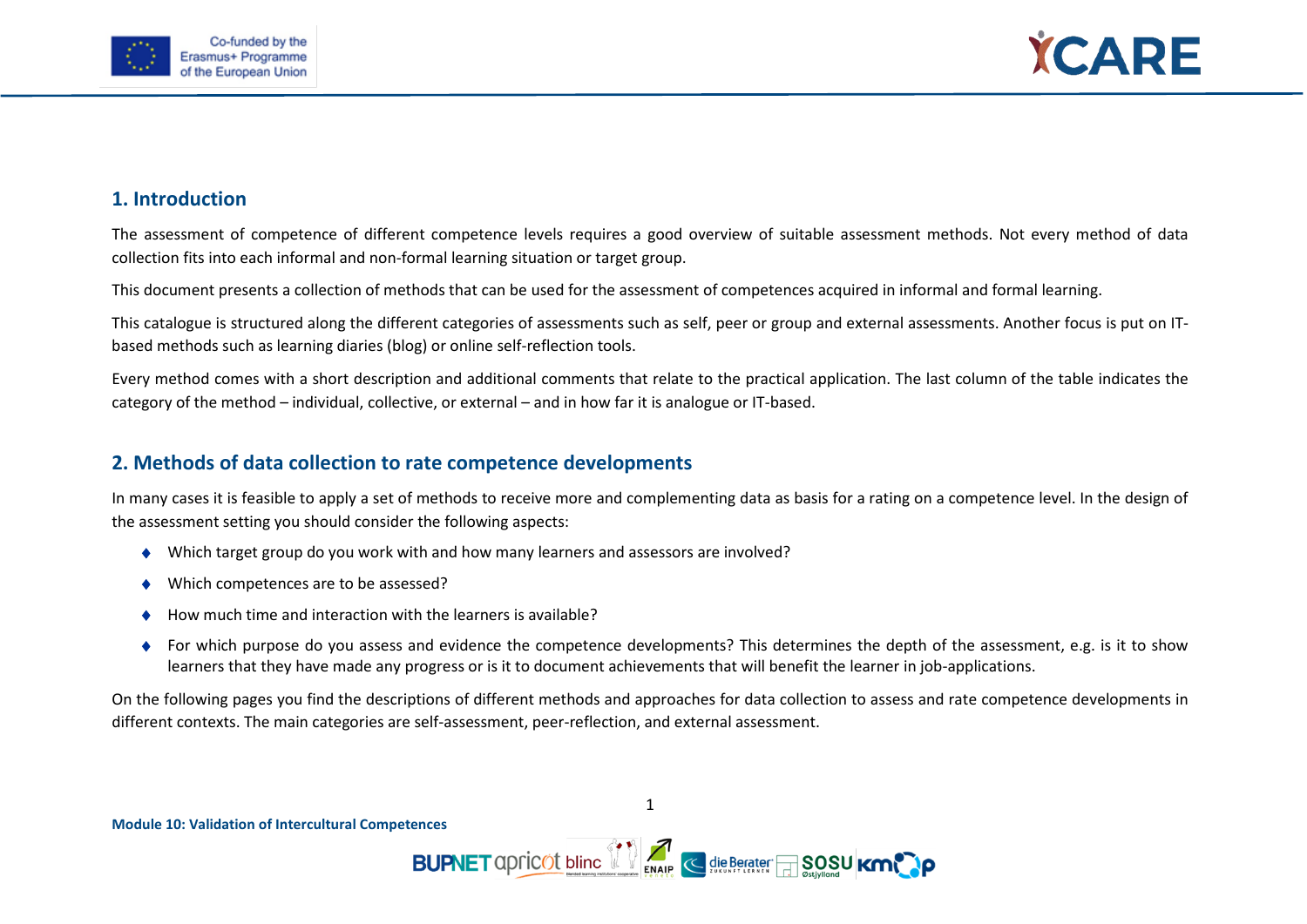



<span id="page-4-1"></span><span id="page-4-0"></span>

| <b>Name</b>                         | <b>Method description</b>                                                                                                                                                                                                                                                                                                                                                                                                                                                                                                                                                                                                                                                                                                                                                                                         | <b>Comments</b>                                                                                                                                                                                                                                                                                                                                                                                          | <b>Assessment</b><br>category      |
|-------------------------------------|-------------------------------------------------------------------------------------------------------------------------------------------------------------------------------------------------------------------------------------------------------------------------------------------------------------------------------------------------------------------------------------------------------------------------------------------------------------------------------------------------------------------------------------------------------------------------------------------------------------------------------------------------------------------------------------------------------------------------------------------------------------------------------------------------------------------|----------------------------------------------------------------------------------------------------------------------------------------------------------------------------------------------------------------------------------------------------------------------------------------------------------------------------------------------------------------------------------------------------------|------------------------------------|
| (Online) Self-<br><b>Assessment</b> | The learner, with the help of the reference system, rates<br>him/herself based on the level descriptions and gives a<br>short explanation why he/she took the decision for a<br>certain level.<br>This method can be applied spontaneously and individually<br>or embedded into a learning activity. It does not require a<br>long time of preparation. Two points of assessment should<br>be defined - at the beginning and in the end of the<br>learning activity, so that the development process can be<br>documented.<br>LEVEL5 offers an interface to e-learning platforms that<br>enables learners to autonomously carry out their self-<br>assessment. After finalising the ratings, a message to the e-<br>learning facilitator or the LEVEL5 support team has to be<br>sent to receive the certificate. | The learner should be familiar with the structure and<br>underlying idea of the reference system.<br>Pure self-assessment requires a rather high competence to<br>be able to self-reflect. Especially for target groups with<br>little experience in self-reflection, it is recommended that<br>a mentor is at hand to support the reflection.                                                           | Individual<br>Analogue<br>IT-based |
| <b>Reflective Diary</b>             | The learner fills in a paper based diary reflecting on agreed<br>topics like "Lessons learnt today" or in regard to<br>developments of certain competences.<br>Therefore leading questions should be given to the<br>learners as orientation for their reflection.                                                                                                                                                                                                                                                                                                                                                                                                                                                                                                                                                | A useful method to follow the development process<br>through continuous documentation<br>but<br>a method for people that have the time, the intellectual<br>capacity, and the will to write regularly and in a meaningful<br>way.<br>To extract reasons for ratings from diaries, the results need<br>to be analysed by the learner and transferred into a<br>concrete reasoning for a competence level. | Individual<br>Analogue             |

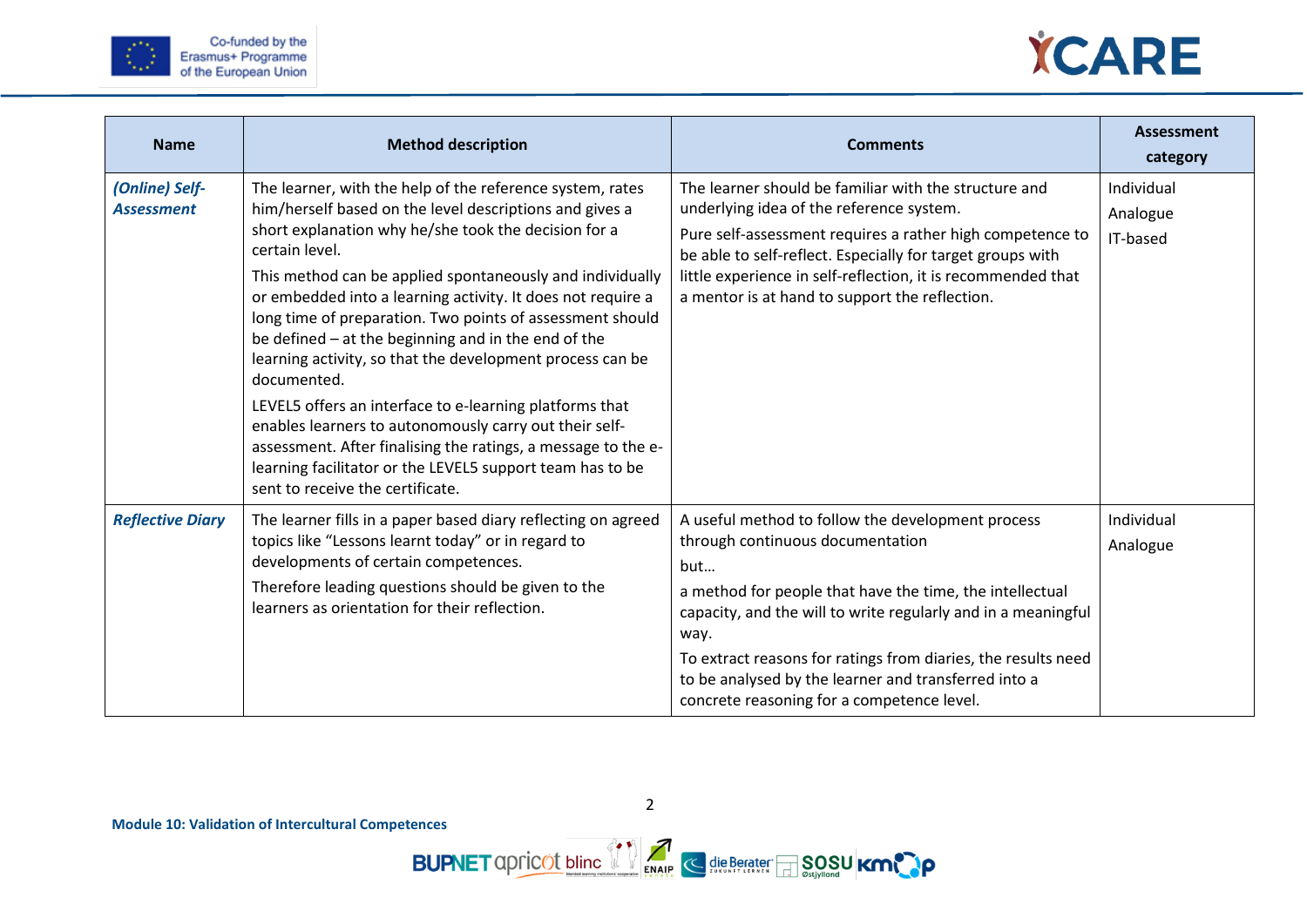



<span id="page-5-1"></span><span id="page-5-0"></span>

| <b>Name</b>                   | <b>Method description</b>                                                                                                                                                                                                                                                                                                                                                                                                                                                                                                                                                           | <b>Comments</b>                                                                                                                                                                                                                                                                                                                                                                                                                                                                                                             | <b>Assessment</b><br>category      |
|-------------------------------|-------------------------------------------------------------------------------------------------------------------------------------------------------------------------------------------------------------------------------------------------------------------------------------------------------------------------------------------------------------------------------------------------------------------------------------------------------------------------------------------------------------------------------------------------------------------------------------|-----------------------------------------------------------------------------------------------------------------------------------------------------------------------------------------------------------------------------------------------------------------------------------------------------------------------------------------------------------------------------------------------------------------------------------------------------------------------------------------------------------------------------|------------------------------------|
| <b>Learning</b><br>diary/Blog | The learner fills in a digital diary reflecting on daily learning<br>experiences - similar to the reflective diary, but using a<br>blog or other digital tools, e.g. social media.<br>This can be done offline or online.                                                                                                                                                                                                                                                                                                                                                           | This method may require certain IT skills, e.g. being able to<br>edit a blog. More simple forms are notes taken in text<br>editors etc. The digital documentation has the advantage<br>that it can be more quickly and easily be duplicated and<br>shared with others.                                                                                                                                                                                                                                                      | Individual<br>IT-based             |
| <b>Letter to myself</b>       | Learners write a letter to themselves about what they have<br>learned or want to learn. This improves both learning and<br>the impact of the evaluation.<br>The letters are collected by the facilitator and are then<br>sent or given back to the writer a few days/weeks/months<br>later. The letter serves as basis for reflection about<br>personal progress and competence development.<br>A similar alternative are e-mails to oneself. There are<br>programmes on the internet that offer this service and the<br>learner defines the point in time to receive his/her mail. | The results of this activity can be used also in a second<br>assessment.<br>Unless the letter is written alongside leading question, the<br>content of the letters usually doesn't provide enough data<br>for a complete competence assessment. It should be<br>combined with additional data collected through other<br>methods or focused by pre-defined leading questions in<br>regard to competence development, the learner has to<br>answer in the letter.<br>Exemplary tool for e-mails to oneself: www.futureme.org | Individual<br>Analogue<br>IT-based |

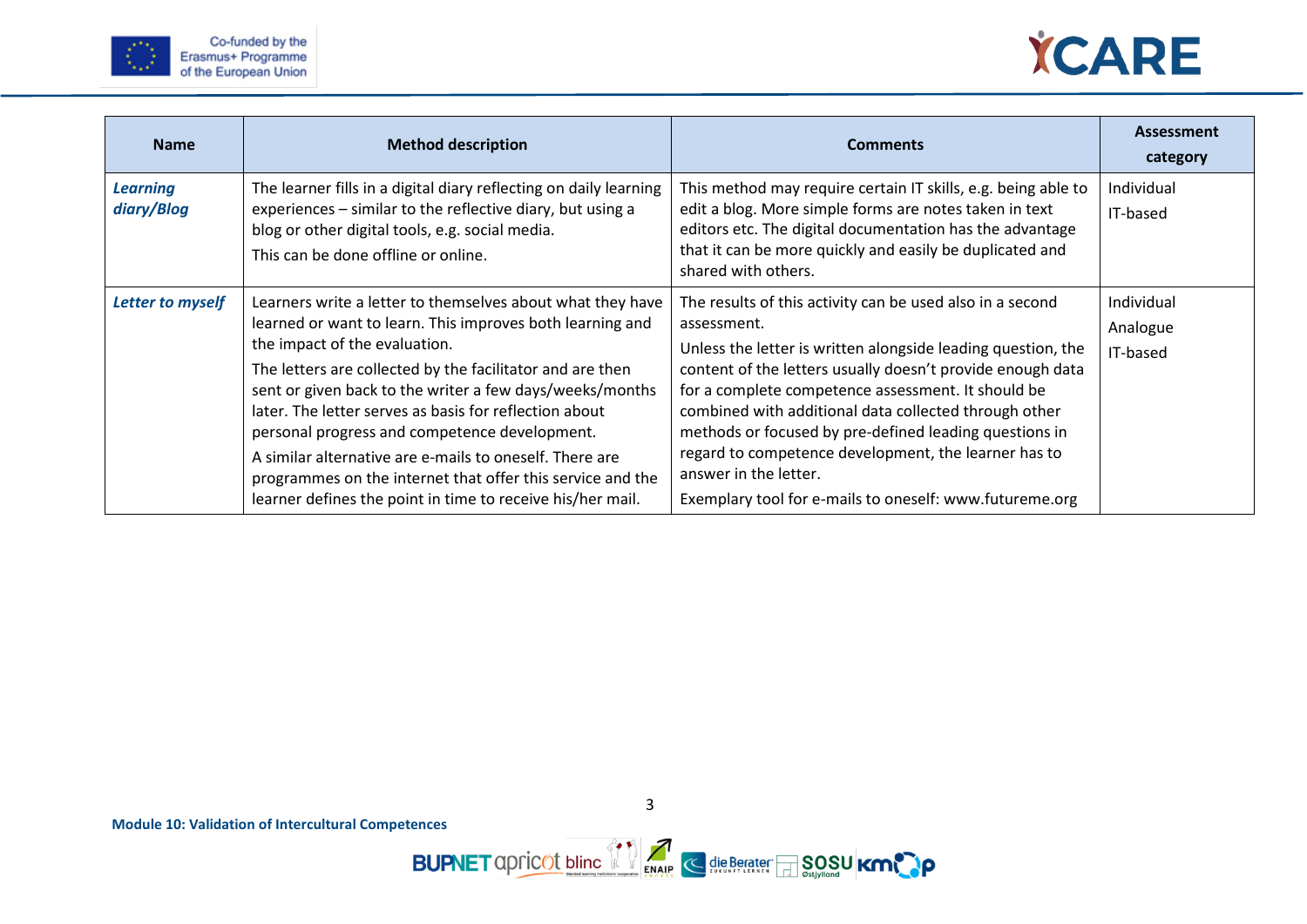



<span id="page-6-0"></span>

| <b>Name</b>        | <b>Method description</b>                                                                                                                                                                                                                                                                                                                                                                                                                                                                                                                                                                                                       | <b>Comments</b>                                                                                                                                                                                                                                                                                                                                                                                            | <b>Assessment</b><br>category      |
|--------------------|---------------------------------------------------------------------------------------------------------------------------------------------------------------------------------------------------------------------------------------------------------------------------------------------------------------------------------------------------------------------------------------------------------------------------------------------------------------------------------------------------------------------------------------------------------------------------------------------------------------------------------|------------------------------------------------------------------------------------------------------------------------------------------------------------------------------------------------------------------------------------------------------------------------------------------------------------------------------------------------------------------------------------------------------------|------------------------------------|
| <b>Concept map</b> | A concept map is a diagram intended to illustrate the<br>understanding of relationships between aspects of a<br>particular topic. A list of words describing important<br>aspects of a topic is assembled. The words are sorted into<br>a hierarchy from most general to specific. They are<br>arranged so that similar terms are near each other. Links<br>are then drawn between the concept words, and<br>statements written to describe or explain the links.<br>Creating a concept map about a competence can help<br>learners to structure their thoughts and to identify specific<br>learning areas to further focus on. | Use concept map relating to a competence at the<br>beginning and at the end of a learning project to identify<br>the aspects of a topic and document progress.<br>As the letter to myself, the concept map serves as aid for<br>reflection, but may have to be added to by other means of<br>reflection in order to gather reasons for the learners<br>rating.<br>It can be created on paper or digitally. | Individual<br>Analogue<br>IT-based |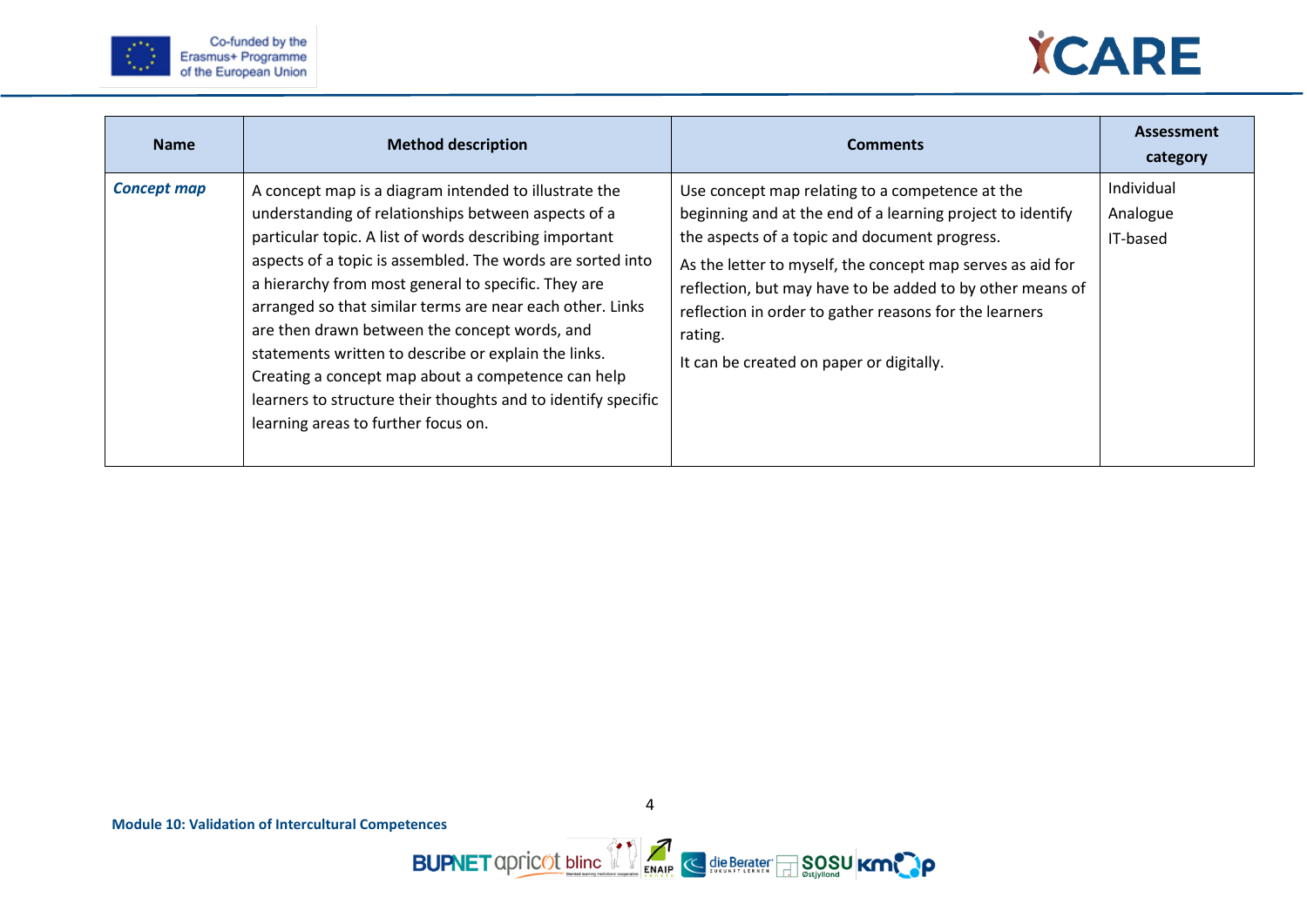



<span id="page-7-1"></span><span id="page-7-0"></span>

| <b>Name</b>                      | <b>Method description</b>                                                                                                                                                                                                                                                                                                                                                                                                                                                                                                                                                                                                                                                    | <b>Comments</b>                                                                                                                                                                                                                                                                                                                                                                                                                                                                                                                                                                                                                                                                                                                                                                                                                                              | <b>Assessment</b><br>category   |
|----------------------------------|------------------------------------------------------------------------------------------------------------------------------------------------------------------------------------------------------------------------------------------------------------------------------------------------------------------------------------------------------------------------------------------------------------------------------------------------------------------------------------------------------------------------------------------------------------------------------------------------------------------------------------------------------------------------------|--------------------------------------------------------------------------------------------------------------------------------------------------------------------------------------------------------------------------------------------------------------------------------------------------------------------------------------------------------------------------------------------------------------------------------------------------------------------------------------------------------------------------------------------------------------------------------------------------------------------------------------------------------------------------------------------------------------------------------------------------------------------------------------------------------------------------------------------------------------|---------------------------------|
| Portfolio/<br><b>E-Portfolio</b> | Portfolios are personal collections of information<br>describing and documenting a person's achievements and<br>learning.<br>An electronic portfolio, is a collection of electronic<br>evidence (artefacts, including inputted text, electronic files<br>such as Word and PDF files, images, multimedia, blog<br>entries and Web links etc.) assembled and managed by a<br>user, usually online.<br>(E-) Portfolios are both demonstrations of the user's<br>abilities and platforms for self-expression, and, if they are<br>online, they can be maintained dynamically over time.<br>Portfolios can be analysed in regard to certain<br>competences and competence levels. | There are three main types:<br>A developmental (E-) Portfolio, is a record of things that<br>the owner has done over a period of time and may be<br>directly tied to learner outcomes or rubrics. (e.g. a<br>portfolio of products created in a course)<br>A reflective (E-) Portfolio includes personal reflection on<br>the content and what it means for the owner's<br>development. (e.g. a portfolio on the personal learning<br>biography)<br>A representational (E-) Portfolio shows the owner's<br>achievements in relation to particular work or<br>developmental goals and is therefore selective. (e.g. a<br>portfolio for a job application)<br>The three main types may be mixed to achieve different<br>learning, personal or work-related outcomes with the (E-)<br>Portfolio owner usually being the person who determines<br>access levels. | Individual<br>Group<br>IT-based |

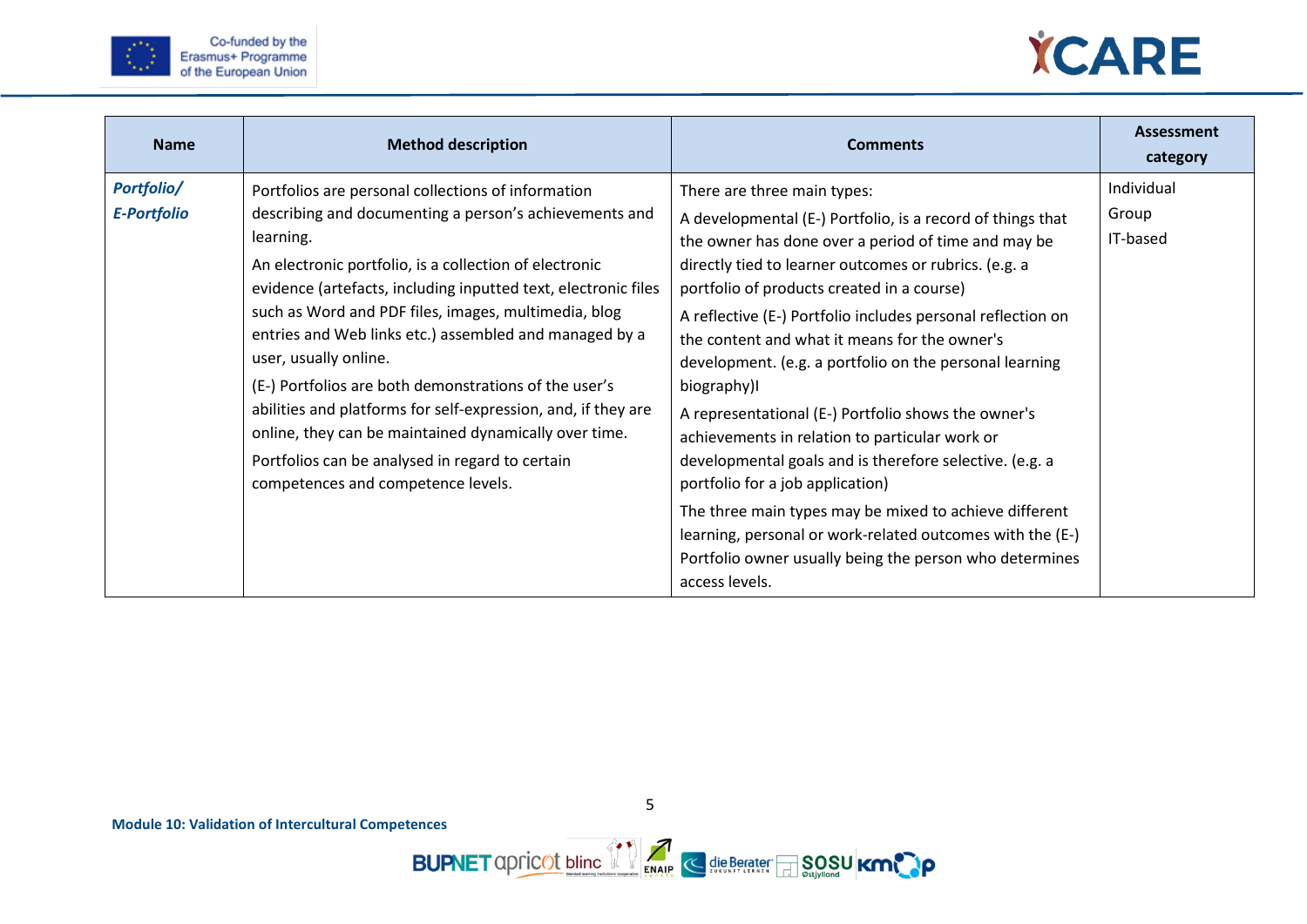



<span id="page-8-1"></span><span id="page-8-0"></span>

| <b>Name</b>            | <b>Method description</b>                                                                                                                                                                                                                                                                                                                                                                                                                                                                                                                                                                        | <b>Comments</b>                                                                                                                                                                                                                                                                                                                                                                                                                                                                                    | <b>Assessment</b><br>category               |
|------------------------|--------------------------------------------------------------------------------------------------------------------------------------------------------------------------------------------------------------------------------------------------------------------------------------------------------------------------------------------------------------------------------------------------------------------------------------------------------------------------------------------------------------------------------------------------------------------------------------------------|----------------------------------------------------------------------------------------------------------------------------------------------------------------------------------------------------------------------------------------------------------------------------------------------------------------------------------------------------------------------------------------------------------------------------------------------------------------------------------------------------|---------------------------------------------|
| <b>Video files</b>     | Video is a powerful tool to use in the assessment of<br>practical work. For the demonstration of applied<br>competences, the learner is exposed to a task, and this is<br>recorded on video.<br>Learners may produce video files to demonstrate their<br>performance, or to document insights and notions. The<br>videos can then be assessed by a mentor or peers. It is a<br>powerful tool for self-assessment because it allows the<br>student to review his own performance.<br>An alternative to video for demonstration purposes or<br>assessment of skills is using a sequence of images. | Videos have become an important means to document<br>and share information. With mobile phone technology and<br>apps to easily edit videos, it has become a technology<br>accessible anywhere and for almost anything.<br>For the use of assessment, the learner should have some<br>kind of concept in mind that helps them to recognise<br>situations which capture relevant aspects for supporting<br>the assessment.                                                                           | Individual<br>Group<br>Assessor<br>IT-based |
| <b>Peer assessment</b> | This method follows the process of the self-assessment,<br>but the procedure is done in pairs working, therefore<br>working together with another learner or a facilitator or<br>mentor. The peer assessment is based on leading<br>questions which relate to the competence to assess and<br>that are discussed among all members of the group. After<br>having outlined their position and having listened to the<br>others, the group decides on a competence level for each<br>member against the reference system.                                                                          | This method doesn't require a long time of preparation, so<br>it is easy to integrate in the learning activity. Two points of<br>assessment should be defined - at the beginning and at<br>the end of the learning activity, so that the development<br>process can be documented. Also suitable questions in<br>regard to the topic need to be predefined.<br>To come to a rating the group needs to be familiar with the<br>procedure and the reference system for the respective<br>competence. | Peers<br>Group<br>Analogue<br>Online        |

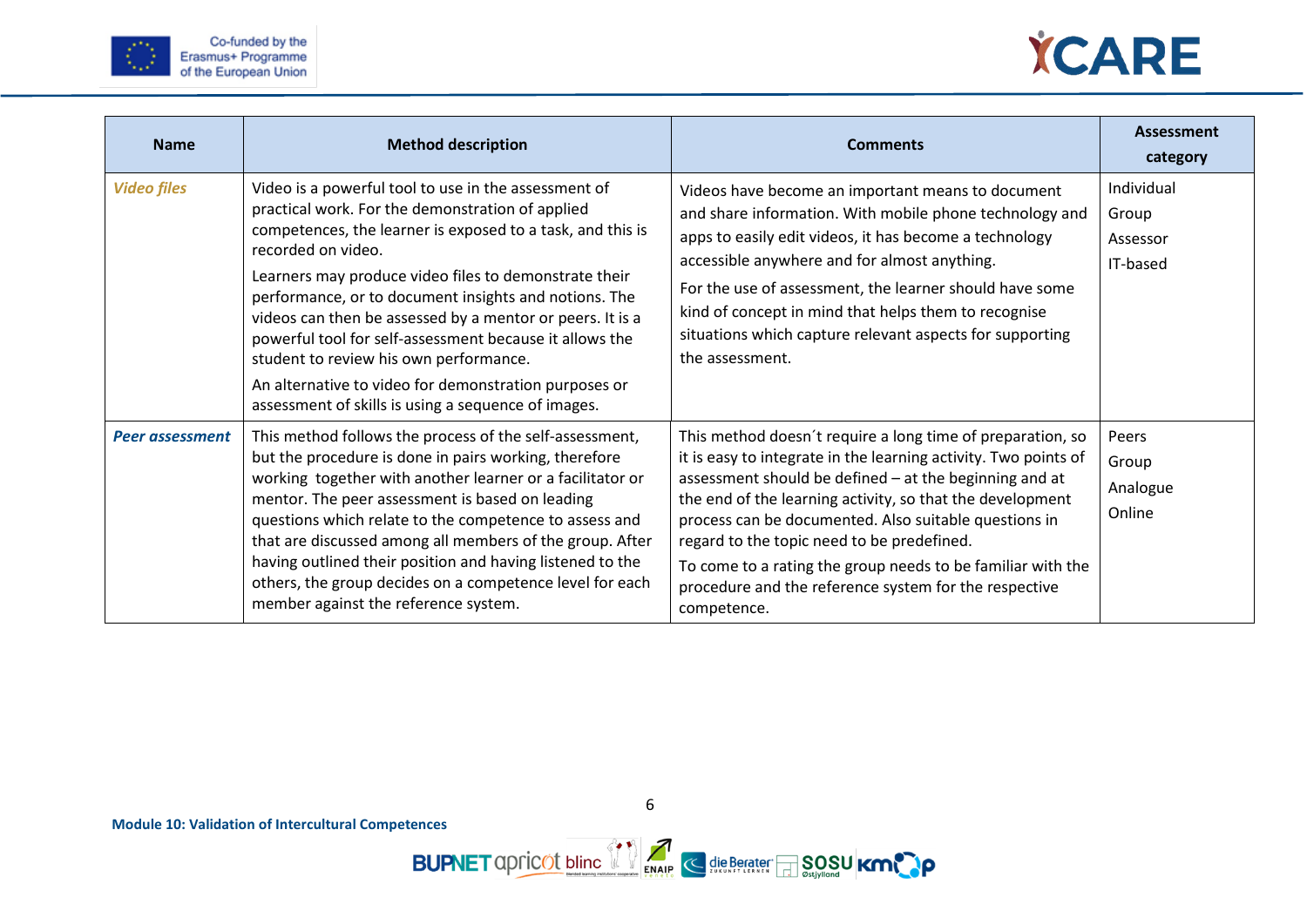



| <b>Name</b>                               | <b>Method description</b>                                                                                                                                                                                                                                                                                                                                                                                                                            | <b>Comments</b>                                                                                                                                                                                                                                                                                                                                                                                                                            | <b>Assessment</b><br>category |
|-------------------------------------------|------------------------------------------------------------------------------------------------------------------------------------------------------------------------------------------------------------------------------------------------------------------------------------------------------------------------------------------------------------------------------------------------------------------------------------------------------|--------------------------------------------------------------------------------------------------------------------------------------------------------------------------------------------------------------------------------------------------------------------------------------------------------------------------------------------------------------------------------------------------------------------------------------------|-------------------------------|
| <b>Focus group</b>                        | The learners take part in a focus group discussion with the<br>assessor(s). They analyse their own profile in relation to<br>the specified competences and establish a rating in<br>relation to the descriptions of competences provided<br>guided by the moderation of the assessor, who has<br>prepared questions to steer the discussion.<br>A focus group can also be held to reflect and check results<br>of self-or peer assessments.          | This method is useful if you want people to inspire each<br>other and to share information. It also saves time<br>compared to<br>individual interviews.<br>Recording of the discussion helps to extract the core<br>statements and to relate them to the competence levels.<br>For this method it is helpful to identify indicators in<br>advance that support assigning the results to the reference<br>system.                           | Group<br>Assessor<br>Analogue |
| <b>Choosing</b><br>positions on a<br>line | To show where people stand both figuratively and literally<br>and their opinions and perspectives, they are asked to<br>choose a position regarding a certain question or<br>statement on an imaginary line on the floor in the room.<br>It has to be clear to the learners what each part of the<br>imaginary line means: yes/no, 0 %/ 100%, etc.<br>Ask around: why did you choose this position?                                                  | To get a quick impression what differences exist in the<br>group .- to be used and reflected within a group.<br>Similar like the letter to oneself, this method doesn't<br>provide enough data for a complete competence<br>assessment but needs to be combined with additional data<br>collected through other methods.                                                                                                                   | Group<br>Assessor<br>Analogue |
| Games                                     | Different games can be used as tools to assess knowledge,<br>skills, or attitudes in a non formal way. Learners of a group<br>get questions or tasks in a playful surrounding. While they<br>answer the questions, or fulfil the tasks in the group, they<br>show certain competences. After finishing the game the<br>group can reflect about their performance and how they<br>rate themselves in comparison to others along guiding<br>questions. | Not all people like games or are open to participating.<br>Consider this when you select games. Make a good balance<br>between knowledge questions and creative tasks.<br>The group must not be too big.<br>Play the game yourself first before using it in the group to<br>identify the pitfalls and to make a time-table.<br>Every game needs a games-master. The games-master<br>makes notes about the answers and assesses the orders. | Group<br>Assessor<br>Analogue |

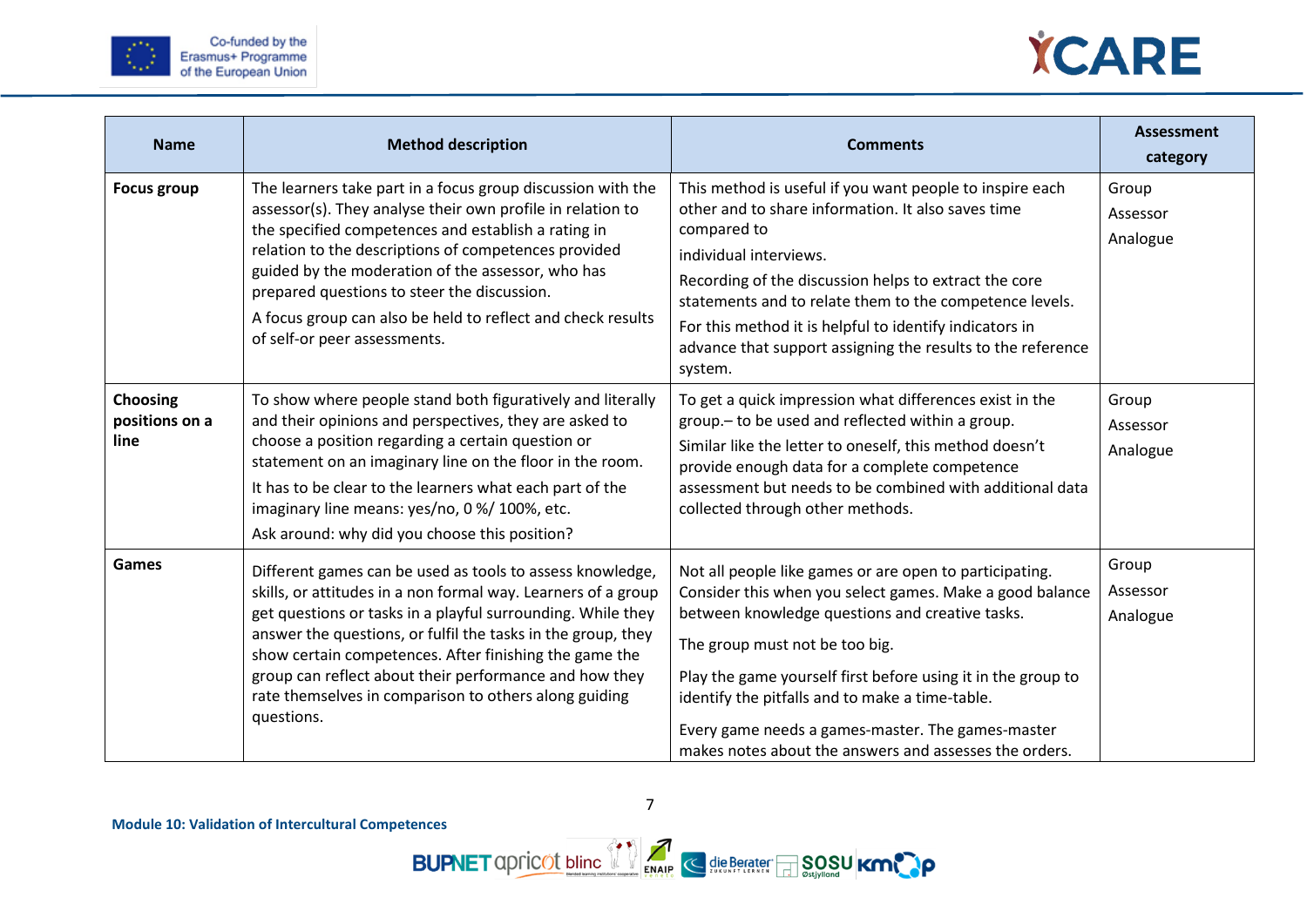



<span id="page-10-1"></span><span id="page-10-0"></span>

| <b>Name</b>       | <b>Method description</b>                                                                                                                                                                                                                                                                                                                                                                                                                                                                                                                                                                                                                                                                                                 | <b>Comments</b>                                                                                                                                                                                                                                                                                                                | <b>Assessment</b><br>category          |
|-------------------|---------------------------------------------------------------------------------------------------------------------------------------------------------------------------------------------------------------------------------------------------------------------------------------------------------------------------------------------------------------------------------------------------------------------------------------------------------------------------------------------------------------------------------------------------------------------------------------------------------------------------------------------------------------------------------------------------------------------------|--------------------------------------------------------------------------------------------------------------------------------------------------------------------------------------------------------------------------------------------------------------------------------------------------------------------------------|----------------------------------------|
| <b>Role play</b>  | In a role play participant are assigned individual roles<br>within a scenario involving the application of certain<br>competences and asking the learners act out these roles in<br>front of others, anticipating the scenario. Normally some<br>participants are assigned to be the observers who give<br>feedback to the players. This can be supplemented by<br>documenting the activity on video.<br>After the play, participants reflect on their performance<br>and how they felt in the situation. From these reflections<br>the ratings can be derived.                                                                                                                                                           | Choose real life issues and scenarios for the role plays. Ask<br>other participants to assess the competences<br>demonstrated by the role players.<br>It is helpful if the learners have reflected about the<br>competences prior to the role plays, so it is easier to make<br>a differentiated judgement in the observation. | Peers<br>Group<br>Assessor<br>Analogue |
| <b>In Basket-</b> | Simulation of an office situation. The in-basket basically<br>contains some mail, memos, and other information on<br>which the candidate has to make decisions, after<br>appropriate prioritisation. It is a time- bound exercise and<br>if it is conducted as a detailed written exercise, the<br>candidates also have to explain the reason behind their<br>decisions.<br>This method provides practical experience of a situation in<br>which the learner has to apply a range of competences.<br>Based on the experience with this exercise, he/she can<br>reflect about his/her level of competence against the<br>respective reference system or leading questions that are<br>derived from pre-defined indicators. | The in-basket exercise is often used in assessment centres<br>of companies or institutions for recruitment of new staff.<br>In regard to LEVEL5 it is usually used as experiential input<br>for self-reflection.                                                                                                               | Group<br>Assessor<br>Analogue          |

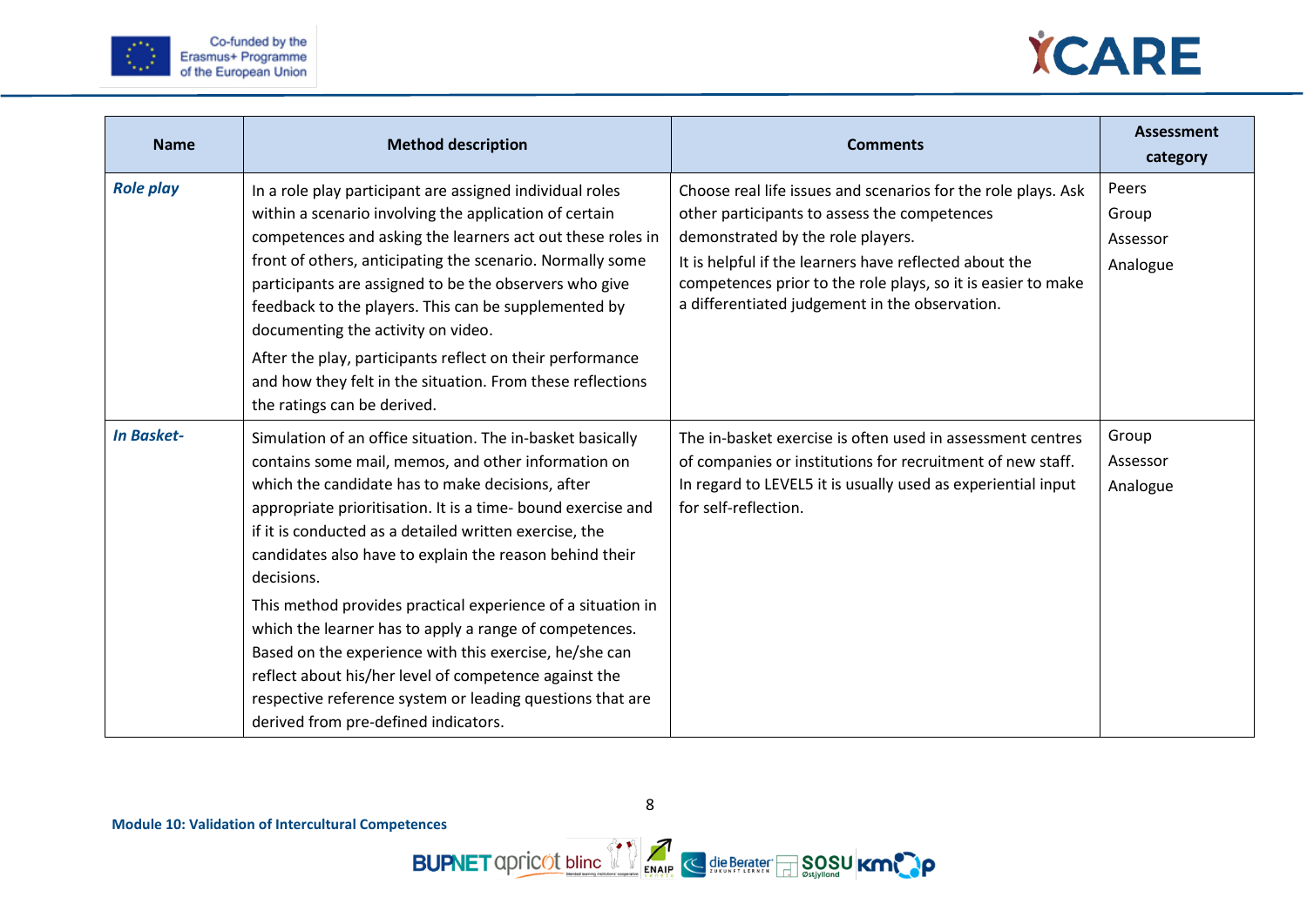



| <b>Name</b>                   | <b>Method description</b>                                                                                                                                                                                                                                                                                                                                                                                                                                                                                                   | <b>Comments</b>                                                                                                                                                                                                                                                                                                                        | <b>Assessment</b><br>category                           |
|-------------------------------|-----------------------------------------------------------------------------------------------------------------------------------------------------------------------------------------------------------------------------------------------------------------------------------------------------------------------------------------------------------------------------------------------------------------------------------------------------------------------------------------------------------------------------|----------------------------------------------------------------------------------------------------------------------------------------------------------------------------------------------------------------------------------------------------------------------------------------------------------------------------------------|---------------------------------------------------------|
| <b>Interview</b>              | Face to face interviews are held between the learner and<br>the assessor (e.g. the mentor), in which open, predefined<br>questions regarding the different competence levels are<br>asked. The interview situation offers the possibility to ask<br>additional questions until the answers allow satisfying<br>reasoning for the ratings. Thus it is important to record the<br>interview so as not to lose any information.<br>The interview can also be held online through instruments<br>like Skype or Google Hang Out. | Especially when working with younger people, qualitative<br>semi-structured interviews seem most appropriate<br>because youngsters sometimes find it easier to talk openly<br>than older persons.<br>Be aware that the received information is based on self-<br>perception. Therefore ask the learner to describe real<br>situations! | External assessor<br>Individual<br>Analogue<br>IT-based |
| <b>Observation</b>            | The learners are accompanied while they are working on<br>given tasks (these can be chosen according to the<br>competences that are to be developed).<br>It is crucial to be a silent observer who just watches what<br>the learner is doing and reacting in different situations.<br>Predefined indicators help to recognise certain<br>competence levels of the learners.<br>The observation should be documented or recorded.                                                                                            | As observation is a non-interventive method where the<br>observer stays passive, it is helpful to define indicators that<br>relate to certain competence levels.<br>Observation should not be used for single or short<br>encounters, but over a period of time in order to get<br>meaningful results.                                 | External assessor<br>Individual<br>Group<br>Analogue    |
| <b>Three chairs</b><br>method | The person to be assessed is in a room with three chairs.<br>Mark one as the cognitive chair, one is the active and one<br>the affective chair. Ask the person to sit down on one of<br>the chairs and make him/her aware which one it is. Ask the<br>learner how he/she judges their level of competence in<br>regard to the dimension they are focussing on. Record the<br>results.<br>Based on the recorded results reasoning for ratings can be<br>extracted.                                                           | This method is to assess one individual learner, but a<br>whole group of learners can be integrated to practice and<br>to raise awareness of the three dimensions of a<br>competence, as described in the reference sheets.                                                                                                            | External assessor<br>Individual<br>Group<br>Analogue    |



9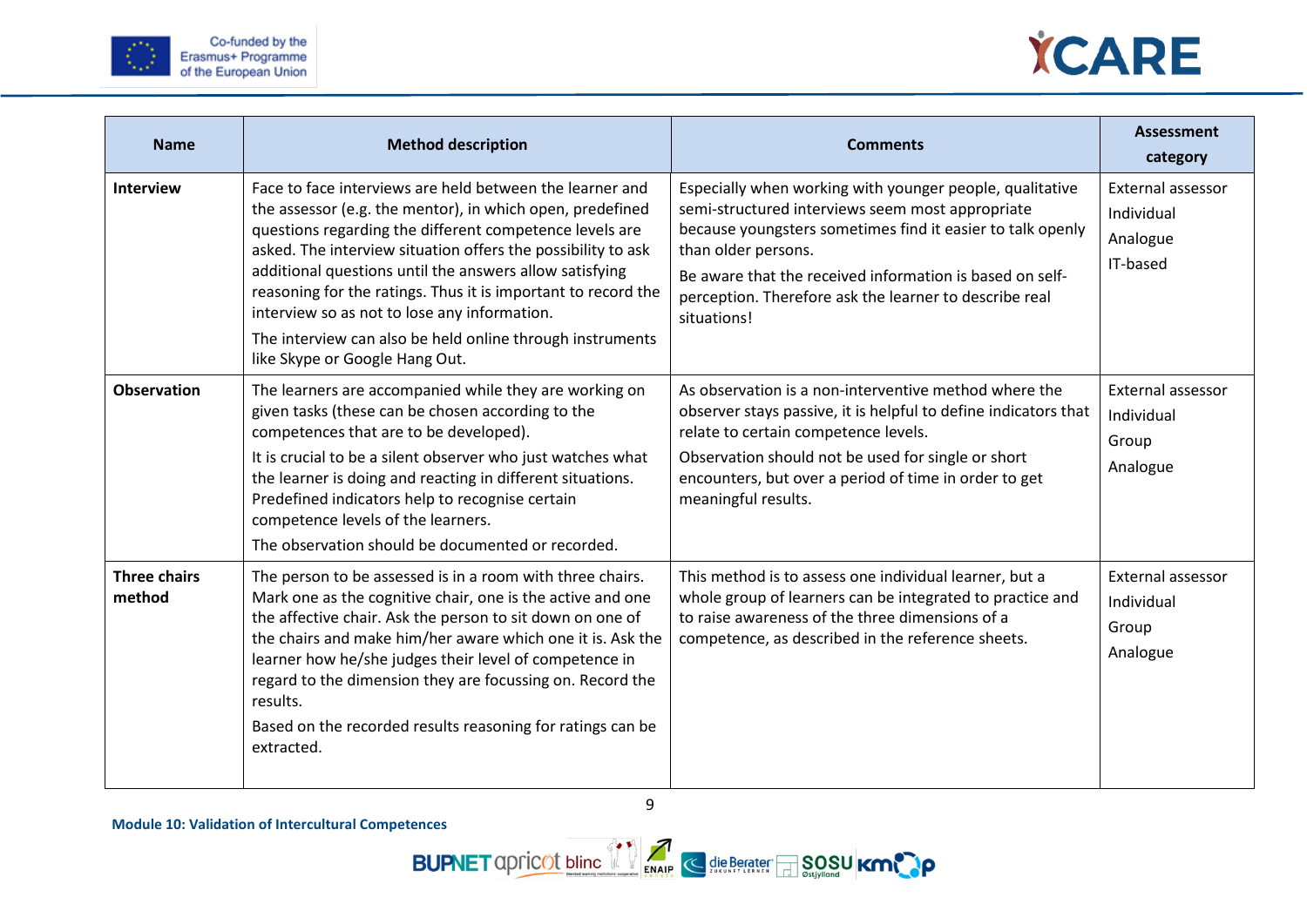



<span id="page-12-0"></span>

| <b>Name</b> | <b>Method description</b>                                                                                                                                                                                                                                                                                                                                                                                                                                                                                                                                                                                                      | <b>Comments</b>                                                                                                                                                                                                                                                                                                                                                                                           | <b>Assessment</b><br>category                                    |
|-------------|--------------------------------------------------------------------------------------------------------------------------------------------------------------------------------------------------------------------------------------------------------------------------------------------------------------------------------------------------------------------------------------------------------------------------------------------------------------------------------------------------------------------------------------------------------------------------------------------------------------------------------|-----------------------------------------------------------------------------------------------------------------------------------------------------------------------------------------------------------------------------------------------------------------------------------------------------------------------------------------------------------------------------------------------------------|------------------------------------------------------------------|
| <b>Test</b> | A tool to assess the knowledge, skills, and attitudes at<br>certain stages of a learning activity on certain topics.<br>A test can be used to assess initial knowledge, attitude and<br>behaviour, improvement in these respects in the training<br>process and outcomes reached at the end of training.<br>If a test is used to contribute to the assessment of<br>competences, it needs to be designed accordingly. This<br>means that the question design has to relate to certain<br>indicators and solving the task thus evidences a certain<br>competence level for one or more dimensions of<br>competence development. | Consider project purposes in preparing an achievement,<br>attitude, or performance test.<br>In addition to standardised tests (such as multiple choice),<br>consider the use of short and long answer question tests to<br>allow the participants to reflect what they have learnt,<br>more flexibly.<br>Consider the target group's language and test taking skills<br>in deciding on the testing tools. | External assessor<br>Individual<br>Group<br>Analogue<br>IT-based |

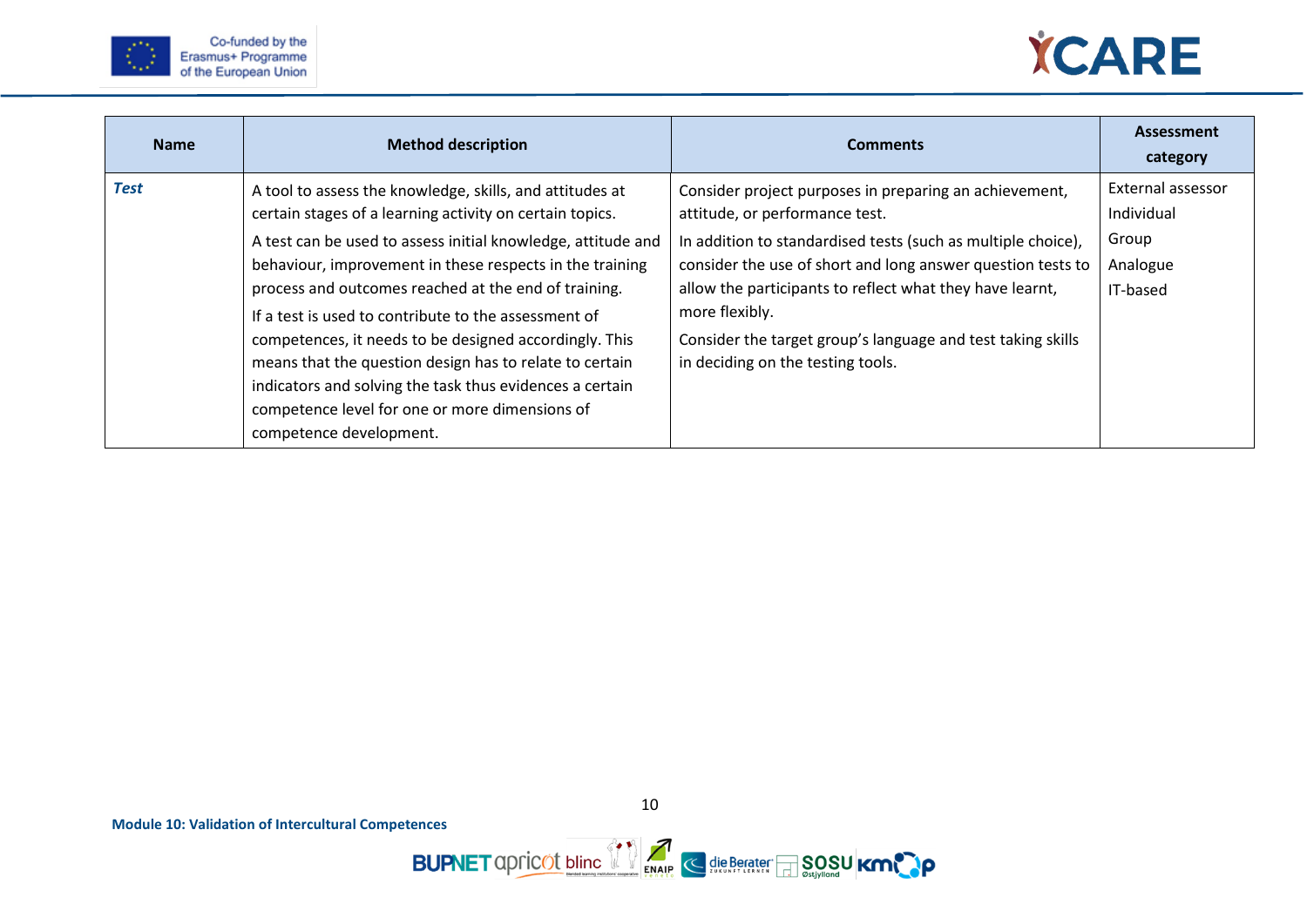



<span id="page-13-0"></span>

| <b>Name</b>          | <b>Method description</b>                                                                                                                                                                                                                                                                                                                                                                                                                                                                                                                                                                                                              | <b>Comments</b>                                                                                                                                                                                                                                                                                                                                                                                                                                                                                                                                                                                                                                                                                                                                                                                                                                                                                                                                                                                                               | <b>Assessment</b><br>category                                    |
|----------------------|----------------------------------------------------------------------------------------------------------------------------------------------------------------------------------------------------------------------------------------------------------------------------------------------------------------------------------------------------------------------------------------------------------------------------------------------------------------------------------------------------------------------------------------------------------------------------------------------------------------------------------------|-------------------------------------------------------------------------------------------------------------------------------------------------------------------------------------------------------------------------------------------------------------------------------------------------------------------------------------------------------------------------------------------------------------------------------------------------------------------------------------------------------------------------------------------------------------------------------------------------------------------------------------------------------------------------------------------------------------------------------------------------------------------------------------------------------------------------------------------------------------------------------------------------------------------------------------------------------------------------------------------------------------------------------|------------------------------------------------------------------|
| <b>Questionnaire</b> | The use of questionnaires as a measurement tool depends<br>on the type and length of the activity. Questions to test or<br>measure learning can be in 2 formats-verbal questioning<br>e.g. a question and answer session at the start and end of<br>a session -or in written format e.g. tests or exams. The<br>format which is chosen should be "fit for purpose,"<br>depending on whether the learners are at the start, middle<br>or end of the activity. Questionnaires can be formal as in<br>an examination, or informal as in a quiz. Questions can be<br>asked to identify knowledge, experience, skills, and<br>achievements. | Questionnaires can be used in the 3 stages of assessment:<br>Stage 1. Initial assessment to identify prior learning,<br>experience, or achievement. This allows the assessor to<br>develop a baseline for learning and achievement.<br>Stage 2. Formative assessment-to identify where the<br>learner is, what progress is being made and how to "fill<br>gaps" in knowledge, skills and understanding. Learners<br>consider where they want to be and to plan how to get<br>there.<br>Stage 3. Summative assessment-This is carried out to make<br>judgements about the learner performance at the end of a<br>course/ programme or activity.<br><b>Examples of questions</b><br>• "Closed" questions which restrict the learner to<br>answering YES or NO, TRUE or FALSE<br>• "Open" questions which allow the learner to express<br>and opinion or knowledge in sentences<br>Multiple choice questions which ask the learner a question<br>and then provide a range of answers for the learner to<br>select the right one. | Individual<br>Group<br>External assessor<br>Analogue<br>IT-based |